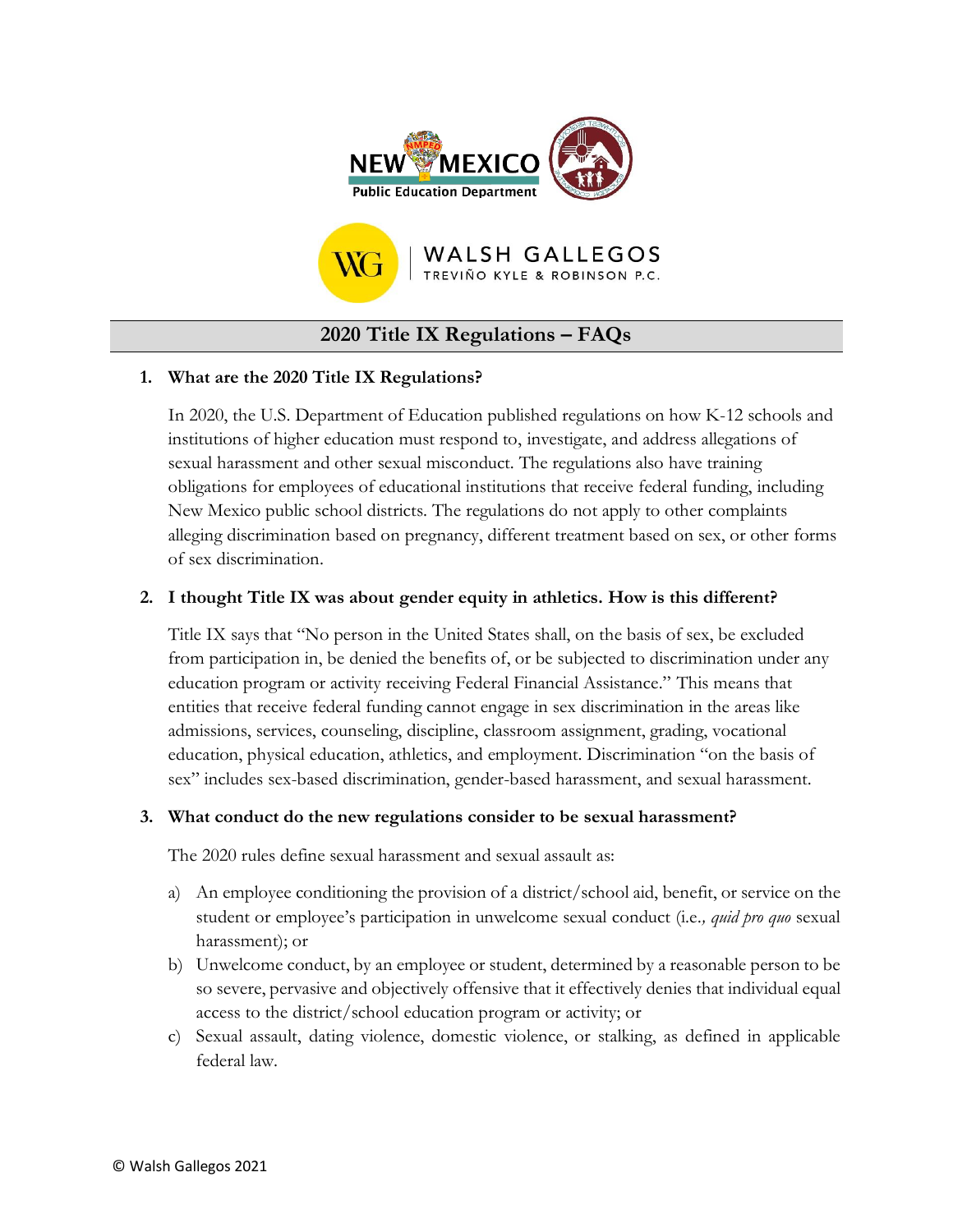That means the conduct at issue must be addressed using the Title IX regulatory processes if it meets one of more of the criteria above.

#### **4. What about sexual harassment that takes place outside of school?**

The 2020 Title IX regulations apply only to sexual harassment that occurs in buildings or other locations that are part of the district's/school's operations, including remote learning platforms, and to off-campus settings IF the district/school exercised "substantial control" over the alleged harasser ("Respondent") and the context in which the alleged sexual harassment occurred. Any other conduct that occurs outside those settings should be addressed under other laws or policies.

# **5. How do we decide whether the district/school exercised "substantial control" over the Respondent and the setting of the alleged harassment?**

According to the U.S. Department of Education, "no single factor is determinative," so it will be a fact-specific determination. Generally though, the district/school should consider whether it owned, operated, "funded, promoted, or sponsored the event or circumstance where the alleged harassment occurred."

# **6. Does that mean the district/school cannot discipline sex-based misconduct that does not constitute sexual harassment under the Title IX regulations?**

Schools can definitely discipline sexual misconduct that is not considered sexual harassment as defined by the Title IX rules. Unless a Title IX investigation is pending, the district/school does so using other applicable policies, regulations, handbooks, or laws. The U.S. Department of Education recently confirmed that "Title IX's sexual harassment regulation need not replace a school's more expansive code of conduct and does not prohibit a school from enforcing that code to address misconduct that does not constitute sexual harassment under the 2020 amendments."

#### **7. What do the new terms Complainant and Respondent mean in the Title IX rules?**

A "Complainant" is an individual who is alleged to be the victim of conduct that could constitute sexual harassment. The complainant is NOT necessarily the employee or individual who reports the alleged sexual harassment; that individual is considered the reporter. Under the Title IX rules, only the person who has been alleged to have experienced the sexual harassment or sexual violence is the complainant.

A "Respondent" is an individual who has been reported to be the perpetrator of conduct that could constitute sexual harassment. Under the new regulations, the district/school, and all individuals involved in responding to allegations of sexual harassment, must not be biased or have any conflict of interest. Therefore, the Title IX rules require that the Respondent be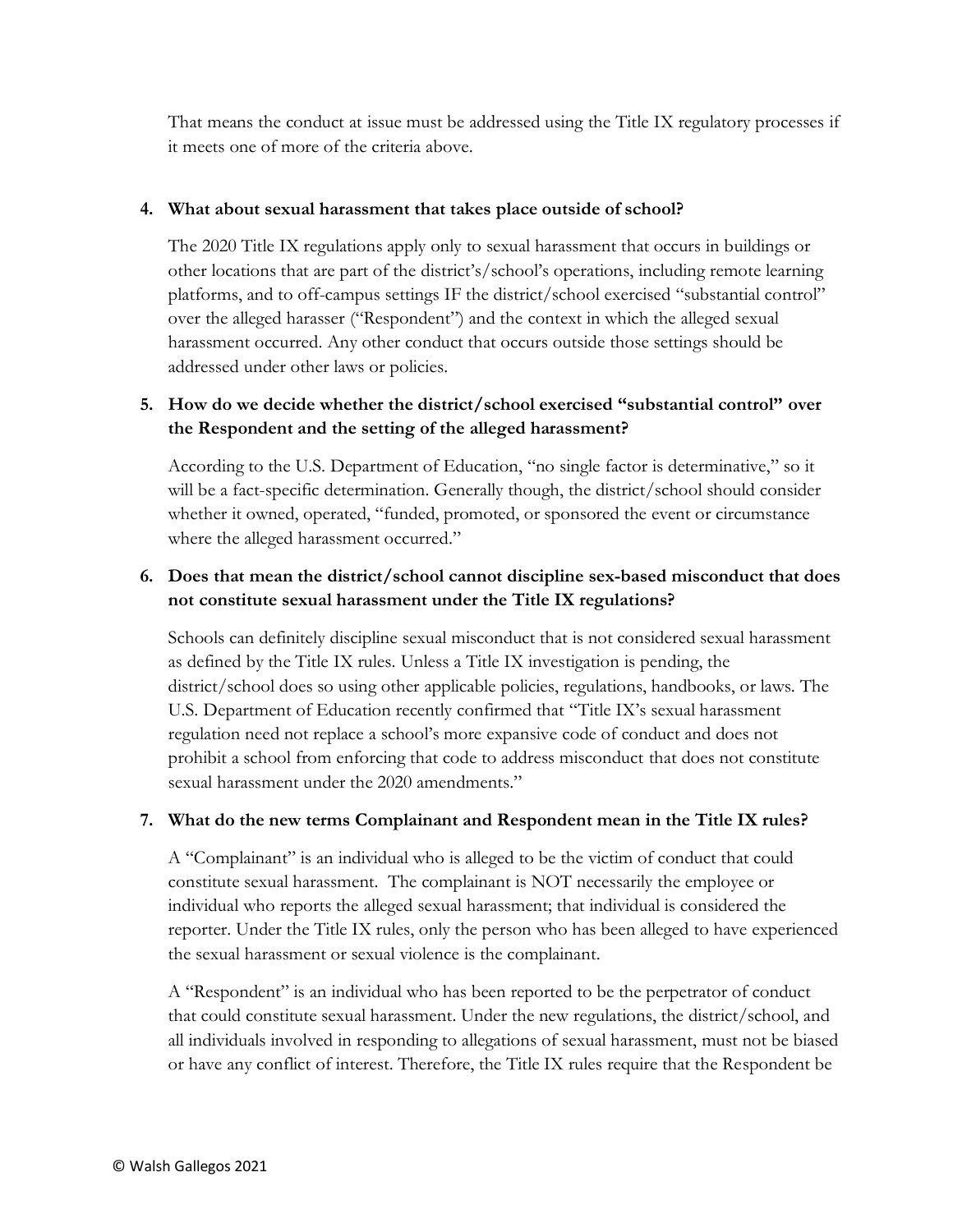treated as not responsible for the alleged conduct until a determination regarding responsibility is made at the conclusion of any investigation of a formal complaint.

### **8. What does a school employee have to do if they receive a report of or observe sexual harassment or other sexual misconduct?**

All employees are "mandatory reporters" of sexual harassment or other sexual misconduct. So, when any employee sees or receives a report or has knowledge of sexual harassment, sexual violence, or other sexual misconduct, a report must be promptly made to the Title IX Coordinator.

#### **9. Is there a deadline for a student or employee to report alleged sexual harassment?**

No, while employees must promptly report known sexual harassment or other sexual misconduct towards students or staff, and the district must respond whenever any school employee has notice of sexual harassment, the Department of Education has not imposed a statute of limitations or time limit for a Complainant to file a report or formal complaint of sexual harassment. However, if the alleged sexual harassment occurred before August 20, 2020, when the new Title IX rules went into effect, a district/school does not have to follow that regulatory process in responding to the complaint.

### **10. Does the district/school have to accept a formal complaint of sexual harassment from a Complainant student who is not currently enrolled in or attending the school?**

For the district to accept a formal complaint of sexual harassment, a Complainant (the alleged victim) must be "participating in or attempting to participate in the education program or activity" of the district/school where the complaint is being made. If the Complainant makes a report or a formal complaint of sexual harassment, but later withdraws from school with the intention of returning, the investigation must be continued unless the Complainant withdraws the complaint.

The U.S. Department of Education has provided examples of what it means for a Complainant to be "attempting to participate" in a school's education program. Those examples include:

- a) having withdrawn from school due to alleged sexual harassment and expressing a desire to re-enroll if the allegations are addressed
- b) is absent but still enrolled as a student
- c) has applied for admission.

Remember too that the Title IX Coordinator can file a formal complaint even if the Complainant is not associated with the school in any way where a failure to do so would be deliberating indifferent. An example of such a situation might be a former student alleging past sexual harassment or sexual misconduct by a respondent who is still employed as a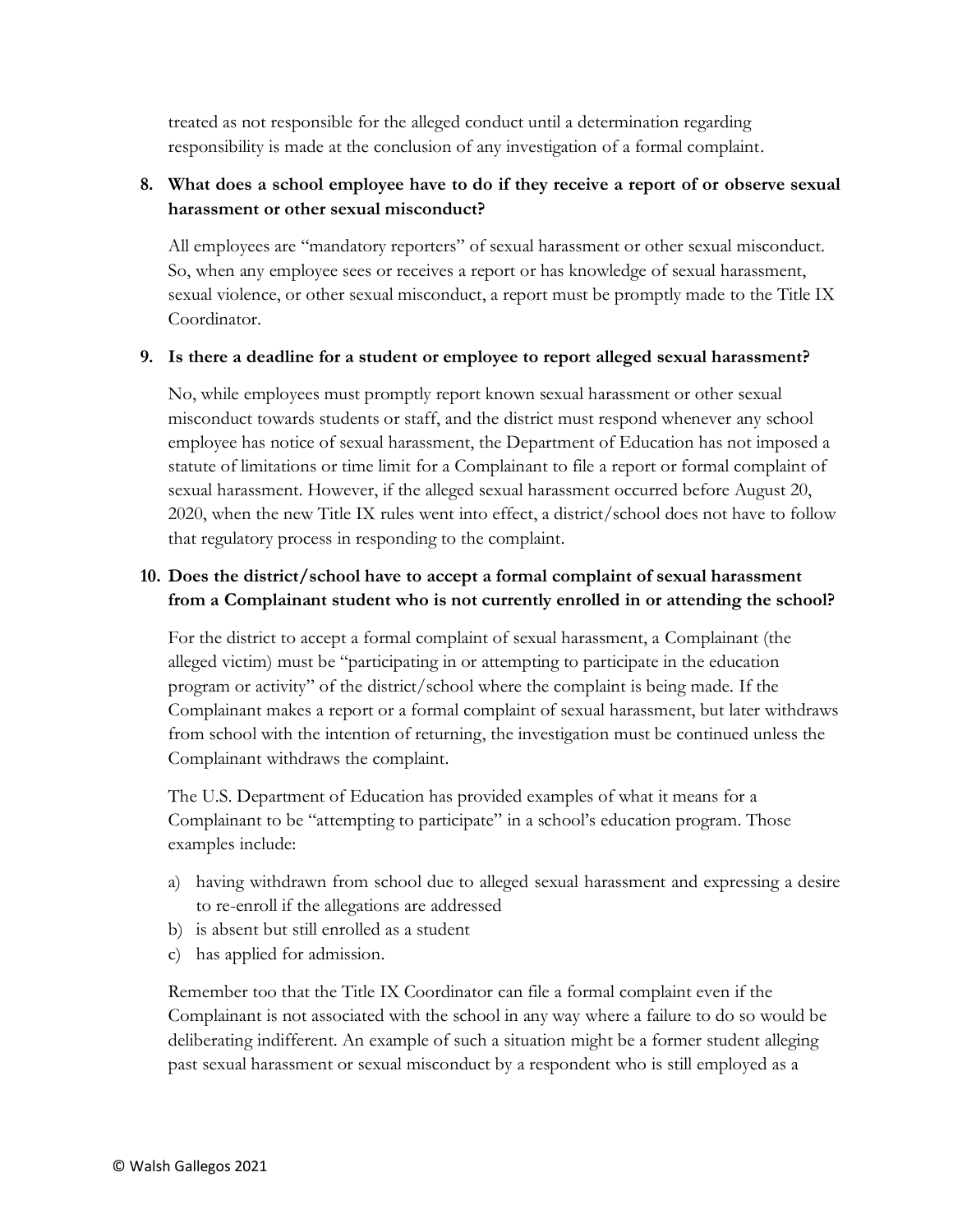teacher. Title IX obligates a district/school to provide all students with an educational environment that is free from discrimination based on sex.

# **11. Can the district or school suspend a student or employee accused of sexual harassment?**

When a report of sexual harassment has been made, the Title IX Coordinator must discuss and offer to the Complainant what are called "supportive measures." Supportive measures are to be "designed to restore or preserve equal access to the [school's] education program or activity." Districts have to consider the Complainant's wishes about supportive measures and cannot provide supportive measures that "unreasonably burden" the other party.

One supportive measure may be removal of the Respondent from school. While a nonstudent employee Respondent can simply be placed on administrative leave with pay, removal of a student can only be done on an "emergency basis." This requires conducting what the rules call "an individualized safety and risk analysis." If the student Respondent is determined to pose "an immediate threat to the physical health or safety of any student or other individual arising from the allegations of sexual harassment," then the student can be removed from school as long as the student is given notice of the decision and "an opportunity to challenge the decision immediately following the removal." This is a higher bar for removal than a normal student suspension. Also, the usual manifest determinations would need to first be made for a disabled student.

# **12. What if the Complainant (the alleged victim of sexual harassment) wants the sexual harassment complaint to be confidential?**

Under the Title IX rules, except where it must be provided to the parties in order to conduct an investigation, is necessary to effectuate supportive measures, or where otherwise legally required, the district/school must keep confidential the name "of any person who has reported sexual harassment" and the name of someone "reported to be a perpetrator of sexual harassment." A Complainant cannot make an anonymous formal complaint of sexual harassment.

#### **13. Do we have to notify parents of the report of sexual harassment?**

Of course the report of harassment could be made by any person, but regardless of who makes the reports, unless the student is 18 years or older, a parent or legal guardian should be notified of the report so that he or she can make decisions "on behalf of" a Complainant, Respondent, or other individual involved in a Title IX matter. Remember too the Title IX Coordinator's obligations to meet with the Complainant, a parent or guardian, upon receipt of that report.

### **14. May the district contract with a third-party to act as investigator and/or decisionmaker in a Title IX formal complaint?**